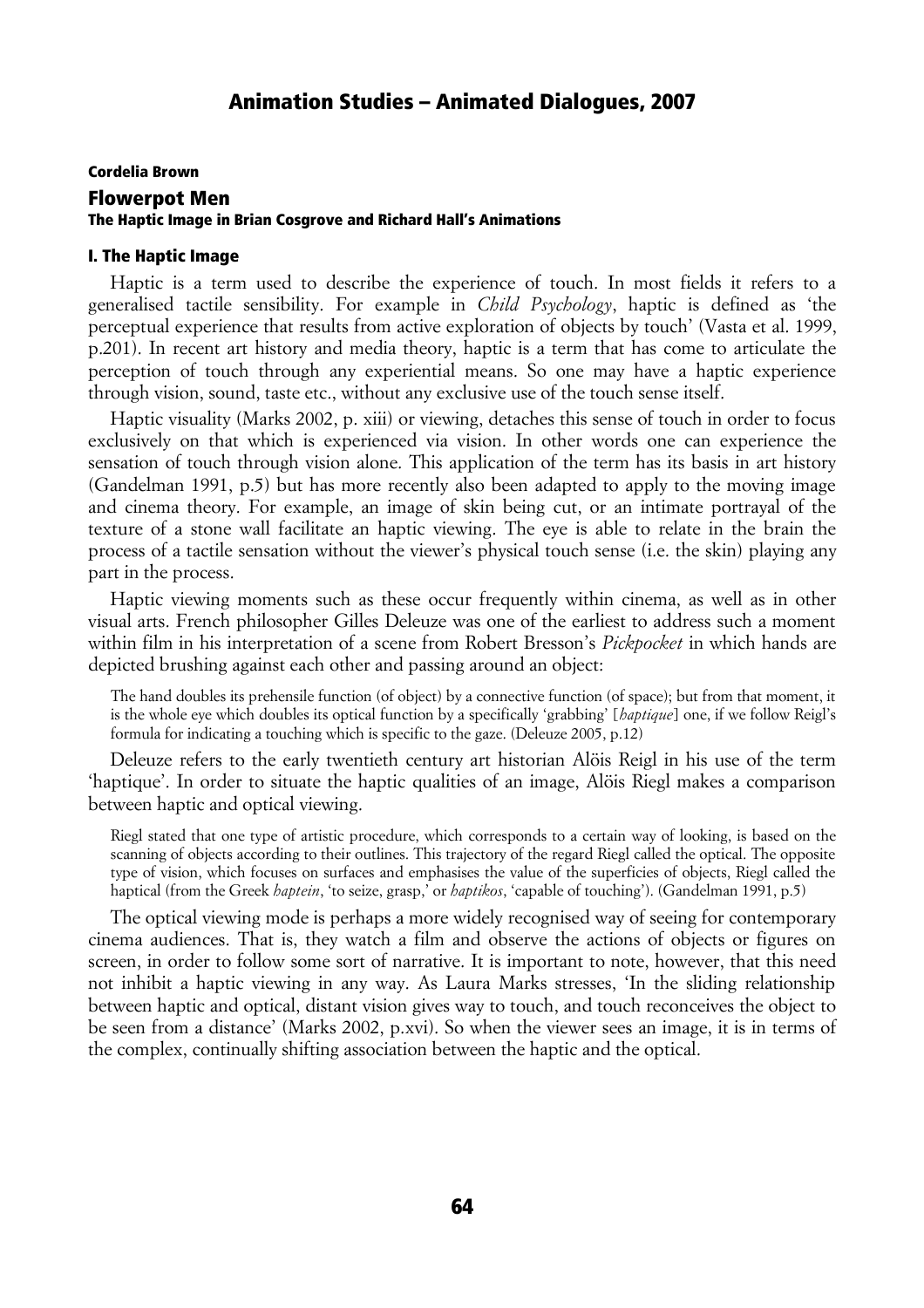### II. Haptics and Stop-motion Animation

I have carried out analytical research that compared a range of feature films from Jan Švankmajer and Ray Harryhausen.<sup>[1](#page-1-0)</sup> Its aim was to detect similarly visual instances, within such different examples of animation, in order to reveal haptic visual qualities that were potentially inherent to the form. Subsequently, I have proceeded to establish a number of devices for discerning the haptic moments within stop-motion animation. It is the aim of this study to apply these devices and prove their relevance to the topic and the animated image.

For the purposes of this research, stop-motion animation includes any sort of animated filmmaking that constructs a moving image via the sequential movement and image capture of a physically present object. The focus of this research is on puppet or model replacement animation, which could be considered a significant sub-set of stop-motion animation.[2](#page-1-1)

The interpretation of such haptic visual moments in stop-motion animation can be categorised in terms of what I have defined as five key cinematic devices:

### Framing and Intimacy of camera to object

The proximity of the camera to the surface of an object has much to do with how we perceive its texture. Two cinematic concepts come into play here: framing and depth of field. Framing establishes what will fill the screen, be it an extreme close up on fur or a wide-angle establishing shot of a city-scape. Depth of field determines where the objects are situated in relation to the camera and therefore establishes a concept of distance. With a large depth of field the texture of the grass in the foreground can be as clearly depicted as the shape of the hills in the background of the same shot. In relation to haptics, if the camera lens draws so close to an object that its figure/shape is obscured and only its surface can be observed, this facilitates an entirely haptic viewing. When/if the camera pulls back to allow the figure/shape of the object to be observed this then allows for an optical viewing.

#### Depiction of light and shadow

The distinction between light and dark plays an integral role in the eye's ability to observe a texture. The relative difference detected by the eye between areas of light and areas of no light allows the eye to 'feel' or recognise and translate the touch sensation associated with an image of a texture (eg. fur or gravel).

#### Film stock/quality

The moment that the eve is drawn to difference is key in terms of defining the haptic vision. This element applies to the visibility or discrepancy in how the quality of film or film stock used depicts an image. For example the difference is obvious when one compares the image quality of the two versions of *Bill and Ben*, one from 1953 (Cosgrove Hall Productions/BBC 1953) and Cosgrove Hall's treatment in 2001 (Cosgrove Hall Productions/BBC 2001). If one sets aside assumptions associated with technology of each of the productions respective cinematic age, and one focuses instead on the texture or screen surface that each presents, then a haptic viewing can be achieved. The moment the eye is drawn to a discrepancy in the quality of the image, in relation

<span id="page-1-0"></span><sup>1</sup> This research was presented as an unpublished essay entitled *Touching on the Form: How stop-motion animation represent the animator's reality.*

<span id="page-1-1"></span><sup>&</sup>lt;sup>2</sup> The process involves hand animating a physically crafted character often within a set or scene, to be photographed frame-by-frame.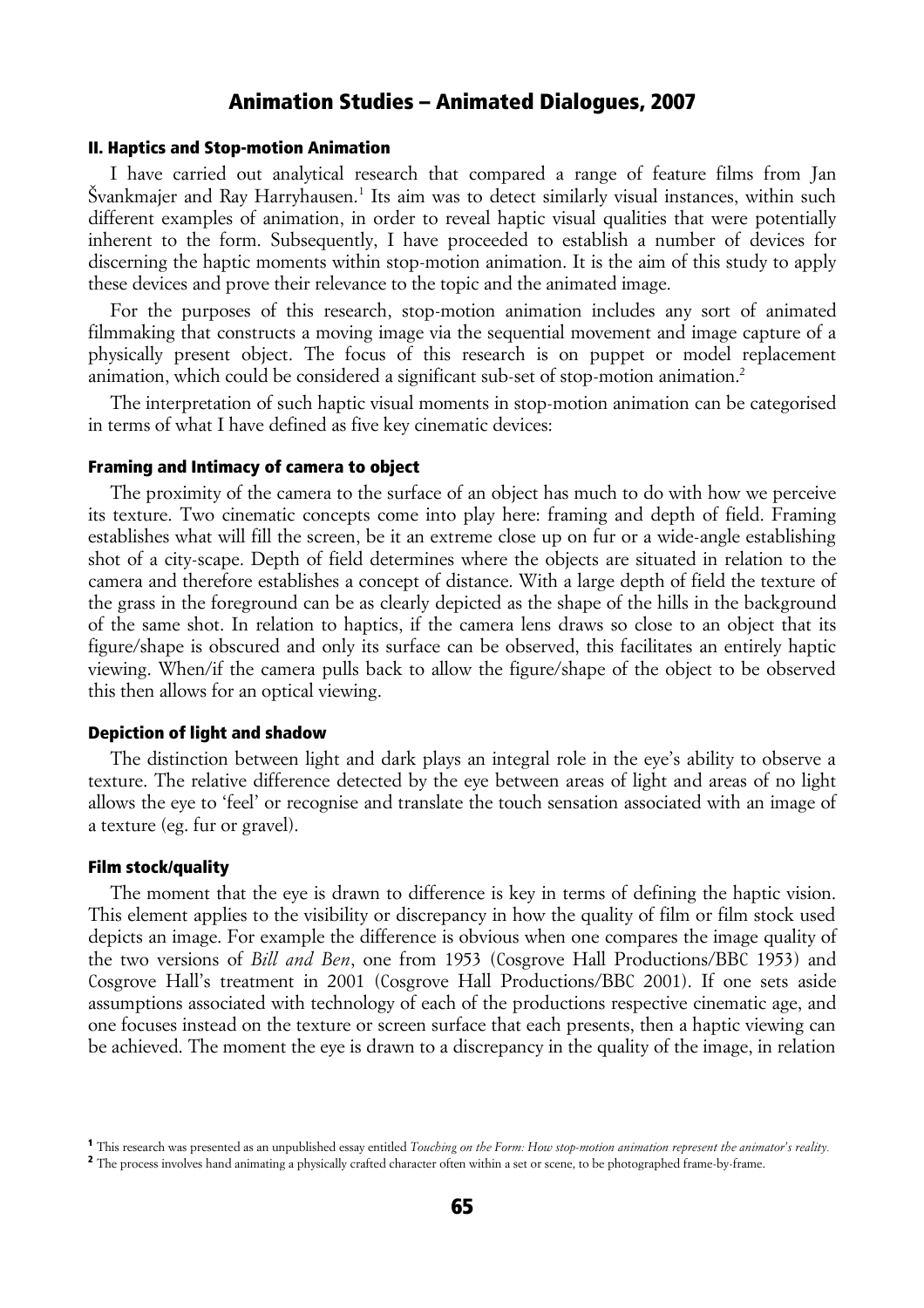to what it is used to seeing, this experience of texture constitutes a visually haptic moment. Marks' analysis of the haptic visual qualities of video art takes a serious look at this concept and the steps that artists have taken to recognise the existence of screen texture.<sup>[3](#page-2-0)</sup>

### Fragmentation versus fluidity of movement

The process of animating demands that an object's movement becomes fragmented, that is, any cycle of movement is created or planned and then captured in a series of still frames. Therefore, unlike live-action cinema, the object really never moves of its own accord. This poses a query as to what spaces the object occupies between frames – in the images that the viewer will never be able to see. In other words, a haptic image can exist as a still image. The effect that the process of animation has on such an image – that is, a successive simulation of movement via the position and capture of still frames – raises the issue of haptic movement. In a scene from Jan Svankmajer's *Alice* the puppet version of Alice floats down a stream of water. Whilst her movement is fragmented, this is in relative difference to the movement of the stream that she floats down. Therefore, one element's believability of movement must be sacrificed. In this case it is the role of movement of the water versus Alice's character that becomes disrupted. The puppet appears to have authentic movement and the water does not, whereas in the actual filming process this is the other way around. The nature of the water's original movement is very different to that of the film frames that are being played in a successive order. In other words the two elements originally moved at different velocities but via the animating process they are manipulated to take on a more equal speed. This leads to the eye being drawn to the unusual or strange movement of the water. This facilitates a similar haptic observation of the relatively foreign surface of an object that has its figure obscured. Hence, what the eye is drawn to in terms of difference or contrast exists as an instance of haptic movement.

#### Sound

Sound can play a huge part in supplementing a visually haptic image, just as it is able to create its own haptic aural experience. However, as the present article focuses on the haptic *image*, minimal reference will be made to the role of sound, even as a supplement to the haptic image.

#### III. Cosgrove Hall's Haptic Images

Stop-motion or model animation has such a naturally inherent physicality and tactility that in it haptic images can exist on a more equal footing with optical images. Model animation for children concentrates on a sense of tactility, yet also manages to allow for the prevalence of figure and character, thereby offering the right environment in which to locate this balance. It is a simultaneous intention that such an investigation will further strengthen my claims towards the inherent haptic visual qualities of stop-motion animation in general.

In order to carry out this analysis, I will analyse the stop-motion or model animated programmes produced by Cosgrove Hall in relation to the aforementioned devices. This company has a thirty year history of producing a variety of animated productions for children. I will concentrate on *Chorlton and the Wheelies* (1976), *Noddy* (Cosgrove Hall Productions/BBC 1992),

<span id="page-2-0"></span><sup>&</sup>lt;sup>3</sup> Many of these works manipulate the celluloid or video image directly in order to accentuate the screen as a surface, rather than as a transparent pane for looking through. Although Marks does not refer to him specifically, Len Lye's direct animation technique is a good example of this. This technique involves scratching and painting directly on to blank film celluloid, therefore bringing what is presented on screen as close as possible to the surface of the screen.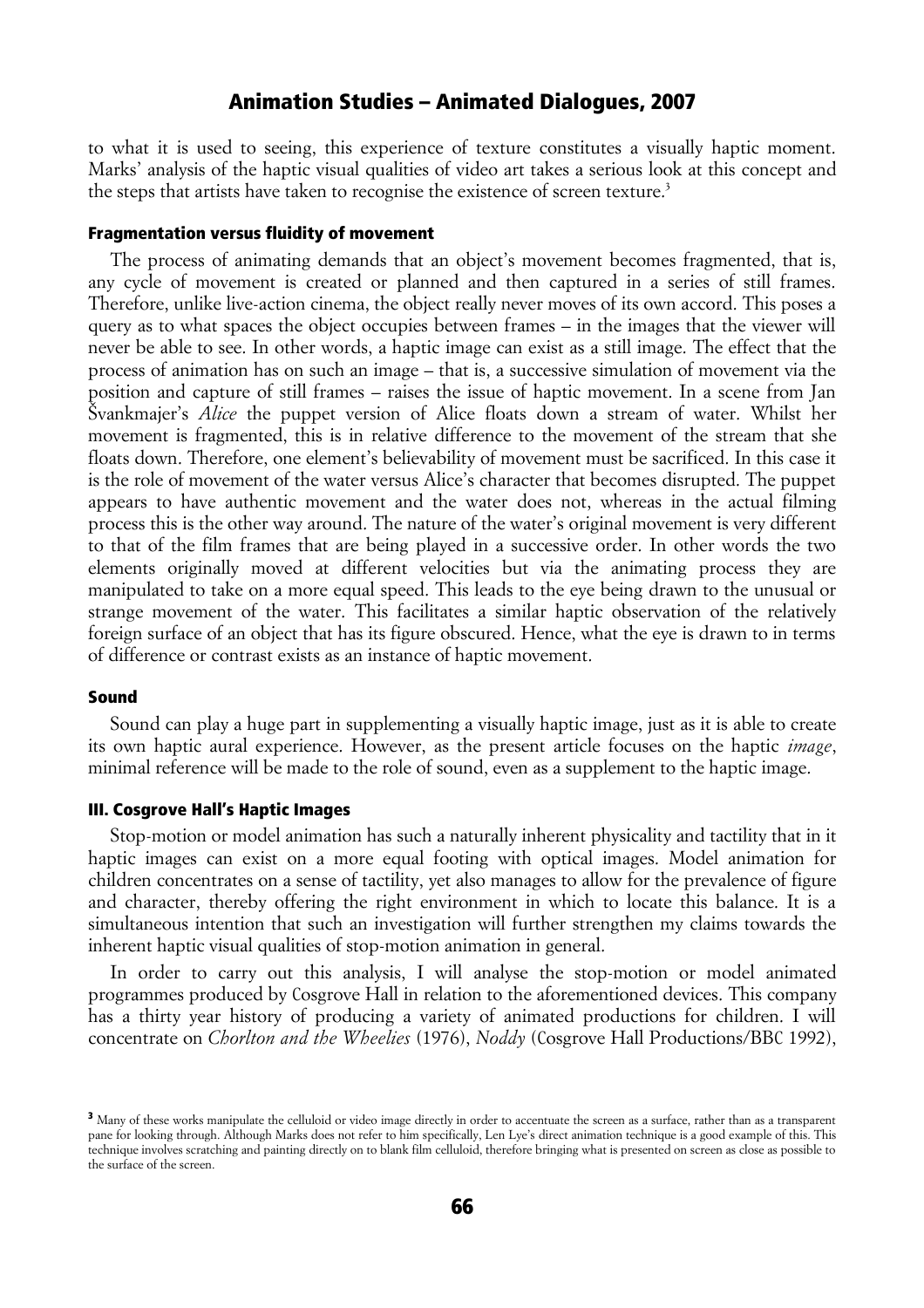*Bill and Ben, Flower Pot Men* (Cosgrove Hall Productions/BBC 2001) and *Little Robots* (Cosgrove Hall Productions/BBC 2003). These films effectively represent the company's stop-motion/model animation pursuits in terms of time span, commercial success and variation in style.<sup>[4](#page-3-0)</sup>

### Framing and Intimacy of camera to object

In terms of the textures that the camera reveals to the audience, there is a sharp contrast between textures that are recontextualised and those that have been reclaimed. Recontextualised textures are those that are easily recognisable as textiles or materials that might exist predominantly within the viewer's world. Textures such as fur, hair, woollen textiles and wood grain are examples of these. They become apparent to the eye because they stand out in terms of scale, relative to associations of scale prompted by the character models (which are all less than fifty centimetres tall). So the extent to which the size of the wood grain and the fineness of the hair and fur fibres contrast, in scale, to the other elements within the diegesis (i.e. a character's hand or eye) indicate that the material has been taken from another context. In terms of the haptic image, this distracts the eye from the figure or objects and draws it to focus on a more direct tactile moment and one that relates back to the viewer's subjective tactile knowledge.

In contrast to recontextualised textures, the predominant aesthetic theme of the animations is smooth, flat and rounded surfaces and bright, solid colours. This may have something to do with the technical requirements in terms of maintaining consistency and continuity in such a highly changeable and precarious filmmaking process. This aesthetic does not necessarily pervade all areas of design but certainly dominates. Also, some productions appear to make use of this aesthetic more so than others do. The sets, props and characters in *Chorlton and the Wheelies* and *Noddy*, for example, prescribe to this aesthetic, whereas for *Bill and Ben* and *Little Robots* effort seems to have been put into including and constructing other textural aesthetics. In *Bill and Ben* there are a lot of organic textures that may situate the diegesis in a space that becomes easily associated with the viewer's own environment (e.g. their backyard). *Little Robots* reworks the recontextualised aesthetic via an interesting artistic technique in which the smooth surfaces of the puppets and set appear somewhat greasy or grimy. Whilst managing to retain a consistency of texture, the look is disrupted in such a way so that rather than a colour appearing bright and uniform there is a notable amount of tonal variation.

Design intentions also influence the depiction of colour and shape in terms of creating a look that will appeal to young audiences. Cosgrove Hall's creative director Bridget Appleby suggests that

The round bellies, biggish hands and bright embraceable costumes of Astronaut Al and Messenger Mo [from *Engie Bengie* another Cosgrove Hall production] allow the characters' childlike personalities to easily shine through.' For her, the colorful, clean lines of preschool programming are both fine art and great fun. 'I think there's a danger with model animation; to build in too much detail,' Appleby says. 'That's not necessary for me. I think simple lines are best. Simplicity allows the depth and richness of a character to come out in the animation. (Street 2002, p. 20)

There is an evident desire in terms of the production process, to create characters and sets with clean simple shapes and bold colours that are easily perceived and understood by very young audiences.

<span id="page-3-0"></span><sup>4</sup> According to executive producer Chris Bowden the main production techniques used to produce the films are model replacement and poseable puppets. Models are constructed from a steel armature skeleton with a foam latex or silicon skin (and occasionally fibreglass for heads) in order to sculpt the character's body. Costumes and props are 'generally regular fabrics that can be store bought but died and printed to our specifications.'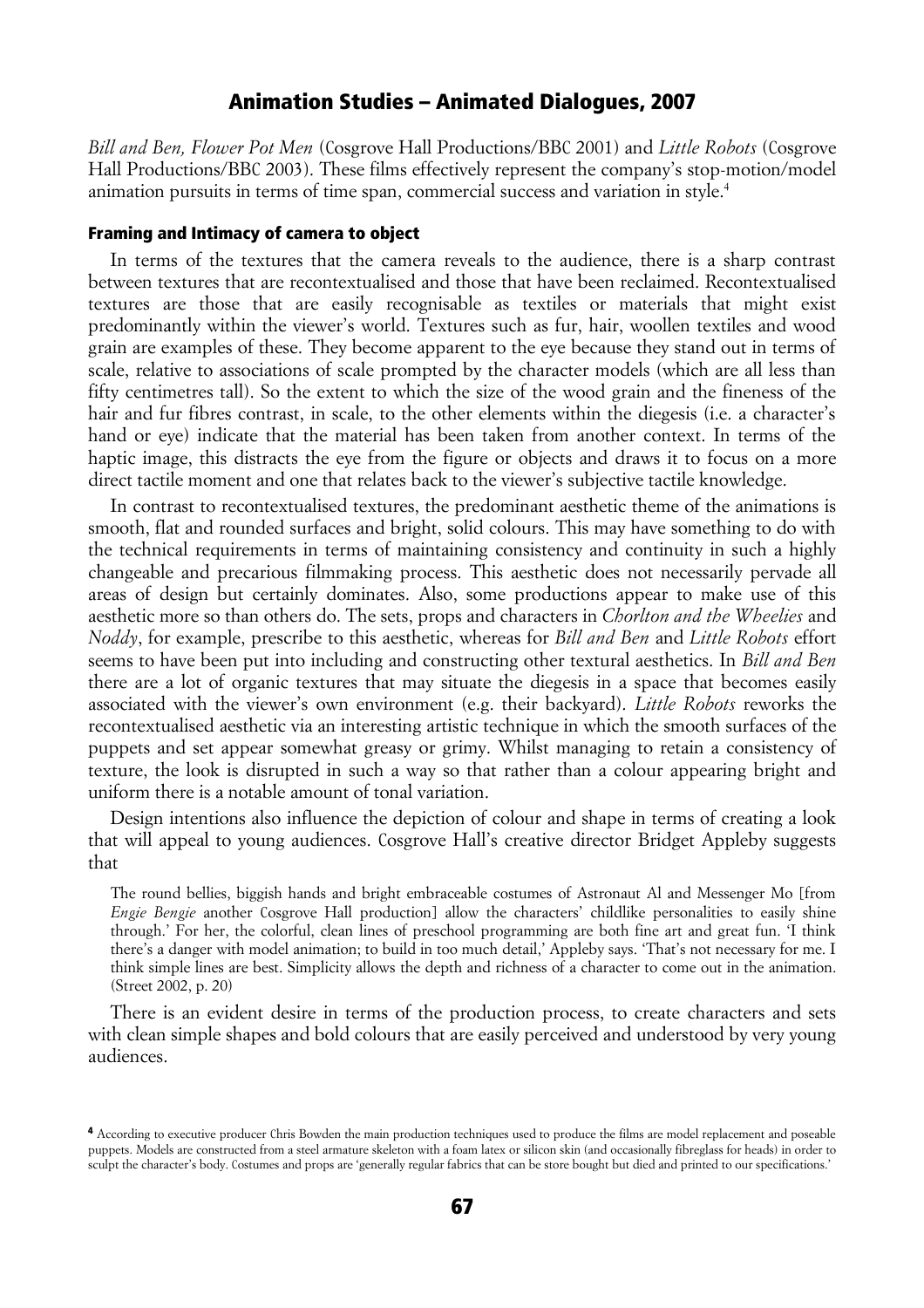Such an aesthetic is achieved via the sculpture of materials such as latex, clay, rubber, fibreglass and spray paint. In terms of the art form one could even go so far as to say that the smooth clay/latex material has become a look so well recognised in relation to stop-motion that it has been claimed as something intrinsic and distinct to the art form. This is where the concept of reclaimed texture becomes apparent. The look has become so innate to this form of moving image that it becomes difficult to locate the textures as belonging to anywhere but the diegesis itself. The striking look of such a texture – that is, one that is unique to its diegesis (and in the case of these films an often very surreal diegesis at that) – immediately registers with the eye's haptic awareness.

The textures within these productions present themselves as extremely visually haptic in terms of their relative recognisability and the eye's tendency to attempt to place them within an original context. This concept of texture placement is also something that is particularly relevant to Cosgrove Hall's programmes, wherein entire fantasy or foreign environments are created in terms of *mise en scéne*. Further, it seems that recontextualised textures are obscured wherever possible. For example in scenes that include leaves or bush within *Bill and Ben* and *Noddy*, the plants are positioned either too far away or too close to the camera. This makes the details of the object often appear out of focus but also provides the depiction of the set with a certain depth-of-field.<sup>[5](#page-4-0)</sup> The difficulties involved in simulating organic or 'natural' objects may play a part in such a tactic. In other words, the ability of the eye to discern the texture of the object as being uncharacteristic means that it is preferable to obscure the camera's depiction of these elements. Through dark lighting and extreme close-up within a large depth of field, the elements can exist within the scene as environmentally relevant objects in terms of colour and rough outline. They then avoid comparison to other, less authentic scene elements, such as the characters themselves. Note here that, relative to such elements, the characters are placed in areas of light and remain the focus of the scene.

### Depiction of light and shadow

The application of light and shadow in relation to haptic viewing can be perceived similarly to that of the reclaimed textures. The most noticeable aspect of the lighting in these productions is that it is everywhere and in abundance, except where it is not supposed to be. Where an area of shadow is needed, it is applied in extreme contrast to the predominantly well-lit remainder of the scene. For example, in *Bill and Ben* only the shed and the Slowcoach's home receive such a relatively shadowed lighting design and, where this is applied, it in very high contrast. In *Noddy and the Broken Bicycle* the night scene appears to be lit almost like a stage, with blue light and chiaroscuro patterns projected on the ground. In terms of texture, high contrast lighting such as this uses side-lighting in order to draw out surfaces relative to each other, therefore potentially increasing the haptic qualities of the image. Such an approach aligns with the tendency of these programmes to present the *mise en scéne* as a discrete set, reminiscent of theatrical stages or puppet shows.

Light is also utilised to obscure recontextualised materials, again in order to promote the status of reclaimed textures. In this way, the brightly lit<sup>[6](#page-4-1)</sup> versus the shadow obscured textures create a surreal and fantasy based diegeses. The lighting presents everything in the diegesis as too

<span id="page-4-0"></span><sup>5</sup> Such an effect is also supplemented through lighting, especially with the use of high contrast, light and dark areas as will be discussed.

<span id="page-4-1"></span><sup>6</sup> It is important to discern here between an over-saturated lighting setup and maximised saturation. To describe a scene as 'brightly lit' refers in this example to a technical lighting temperature that maximises the saturation of colour in the shot. In other words the exposure will sit towards the middle of the range of exposure times and temperatures. This gives the effect of full colour saturation so that the scene appears 'bright' but not over lit. This in turn will maximise the visibility of both light and dark and therefore any notable textures.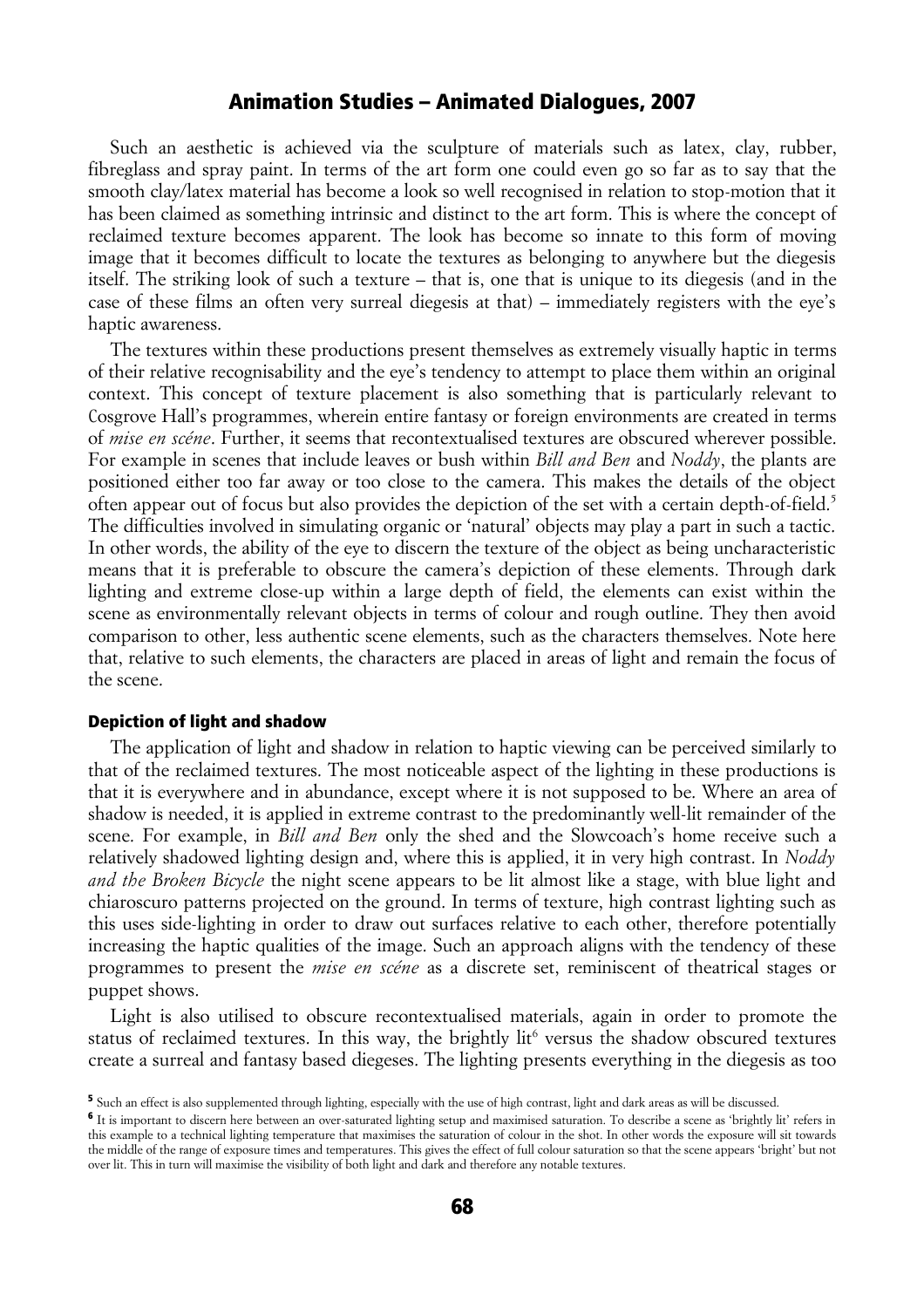real or ultra real, which in turn draws attention to its status as a make-believe world. This helps to assert the diegesis-specific position of materials like latex and painted balsa/plastic, and of the presence of recontextualised materials that are left very visible (hair, fur etc.).

#### Film stock/quality

As with the lighting techniques, the film quality and post-production elements maintain a crystal clear image, especially in the most recent *Little Robots*. It is unclear as to the technical specifications of film stock used in these films, however the establishment of Cosgrove Hall's new C.G. (Computer Graphics) unit suggests the intention for an image of film quality to be produced. The relative visual clarity and quality of a screen image is of course an inevitable artefact of technological developments, but its presence certainly helps reinforce the surreal, ultra bright environments created by lighting and use of colours. The granular and relatively washed out colours of *Chorlton and the Wheelies* (and even the relatively recent episodes of *Noddy*) is a notable artefact that marks a contrast to the more recent productions. This is despite the fact that its production, compared with productions from a similar era and with similar budgets, would seem to have had relatively equal attention to image quality as its predecessors. The haptic image qualities of the film stock itself seem to be an element that becomes haptically more relevant when discrepancies occur. Any elements such as a granular picture, noticeable qualitative differences relative to contemporary cinematographic film or damage can provide moments in which the screen develops a surface for itself.

#### Fragmentation versus fluidity of movement

The movement of the models in all of the productions is strikingly noticeable to the haptically viewing eye. Characters move with a combination of sliding, jerky movements and completely still poses. The use of wheel-based technological implements is also a recurring theme in terms of how the characters move about on set. While these instances are again specific design strategies that are symptomatic of the technical constraints of simulating movement in stop-motion animation, they are utilised to enhance characterisation (eg. Bill and Ben's sliding, Noddy's tricycle, Chorlton's wheeling). The jerkiness of the characters' movement may arise from the ratio of the length of limbs to the number of joints in a model. This gives the impression of broken up or arthritic movement that has a visually haptic sensation to it. For example, in a scene in which Noddy helps Big Ears (an elderly character that had injured himself in a bicycle accident) to walk, despite Big Ears being doubled over, his walking movement does not appear dissimilar from Noddy's. This sort of character design, accompanied with their movement, is one that enhances their toy-like status.

This would cohere with the aforementioned claim that haptic qualities of the moving stopmotion image are perceived with the awareness of discrepancies in the natural movement of an object. So, when one notices a walk cycle that appears different to what may be witnessed outside of the animation's diegesis, the eye attempts to discern what is causing such a discrepancy. Also, because the viewer is aware of the nature of the character, their physical movement becomes naturalised and does not distract from the haptic qualities of the movement. In other words in *Chorlton and the Wheelies*, their strange frenetic, sliding movement does not distract the viewer from the character itself, but adds to the entire diegesis. The majority of the characters move in this way and this haptic motion therefore becomes more identifiable with the show as a whole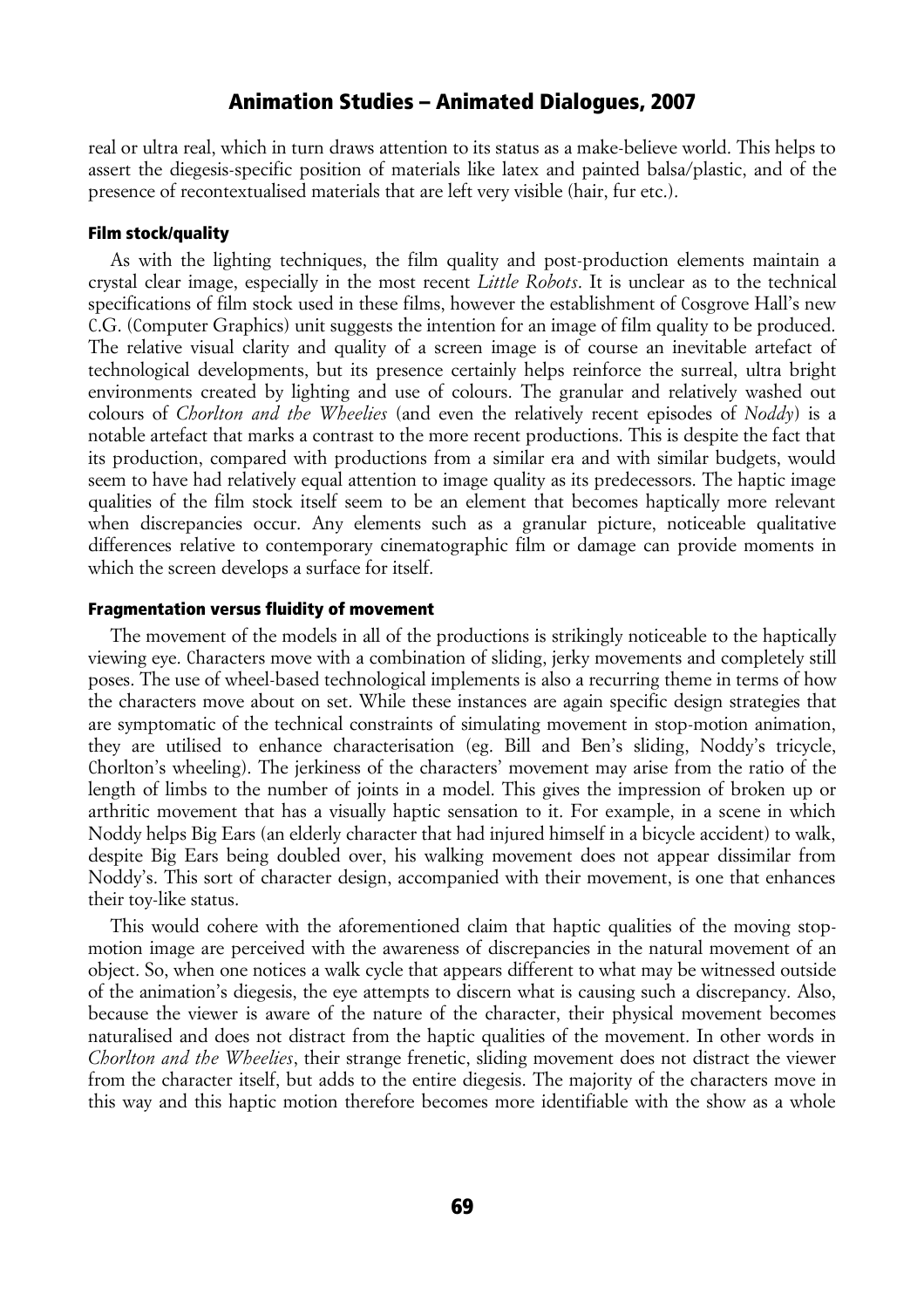and its production style, rather than as some character-based quality. The haptic movement is a sensation the viewer experiences when watching the programme and as such need not interfere with narrative or character based concepts.

### IV. The Child Audience and Play Simulation

Cosgrove Hall's animated productions have proven extremely popular throughout their thirtyyear history. The success of their model-animations is no exception. Professionally they have won a number of reputable film and television awards and their productions sell to over eighty countries around the world (Pelling 2001, p.16). According to Iain Pelling, 'programs like *Fetch the Vet* and *Bill & Ben* sell faster than they can be produced in more territories than ever before' (2001, p.16).

The consumer demographic responsible for giving these model animations such a warm reception consists of a child audience aged up to about five years old. This is both the market at which they are targeted and the actual group that have subsequently become their audience. Chris Bowden (2006) asserts that the programmes included in this research have all been targeted at the three to five year old age group. Also, although industry ratings information remains unavailable, the awards gathered by the shows and the nostalgic 'fan sites' that exist are evidence enough of their popularity.<sup>[7](#page-6-0)</sup> I suggest that the haptic visual qualities of the form play a major role in such audience appeal. By extension, it can be argued that the way this age group perceives haptic images is unique.

In *Touch: Sensuous Theory and Multisensory Media*, Laura Marks makes a number of references to haptics in her discussion of infants' perception highlighting the psychoanalytic aspect:

If we were to describe it [the haptic] in psychoanalytic terms, we might argue that haptics draw on an erotic relationship between mother and infant. In this relationship, the subject (the infant) comes into being through the dynamic play between the appearance of the wholeness of the other (the mother) and the awareness of being distinct. (2002, p.17)

Marks also addresses children's haptic perception within a more psychological frame of reference: 'Infants can feel but they cannot identify what they feel, because the ability to symbolise must be acquired.' (2002, p.11). In Marks' understanding then, infantile perception is based around minimal, symbolic vision and the reliance on touch – the infant's tactile relationship with its mother – for the basics of survival.

Research into infantile perception from a more empirical psychological perspective would seem to correspond with such a position. According to Tom Bower's *The Perceptual World of the Child*, 'lack of knowledge means that a baby cannot use his perceptual system in the same way that adults can' (1977, p.8). He then links this idea to infant physiology.

[T]he lens of the eye, which can change its shape in adults to permit precise focusing of objects at different distances, does not change in infants. This means that the image projected onto the infants retina is somewhat blurrier than that typically projected onto the adult's; at worst, the infant might not see some things that are perfectly visible to the adult. (1977, p.16)

For Bower then, not only does the image that the infant sees lack the associated knowledge of an adult's perception, but it seems that the image itself is also of a lesser clarity.

<span id="page-6-0"></span><sup>7</sup> Both *Bill and Ben* and *Little Robots* have won industry awards and web sites such as 'Cosgrove Hall Ate My Brain' prove that even older shows such as *Chorlton and the Wheelies* not only enjoyed a popular reception but have established a cult status as classic animation.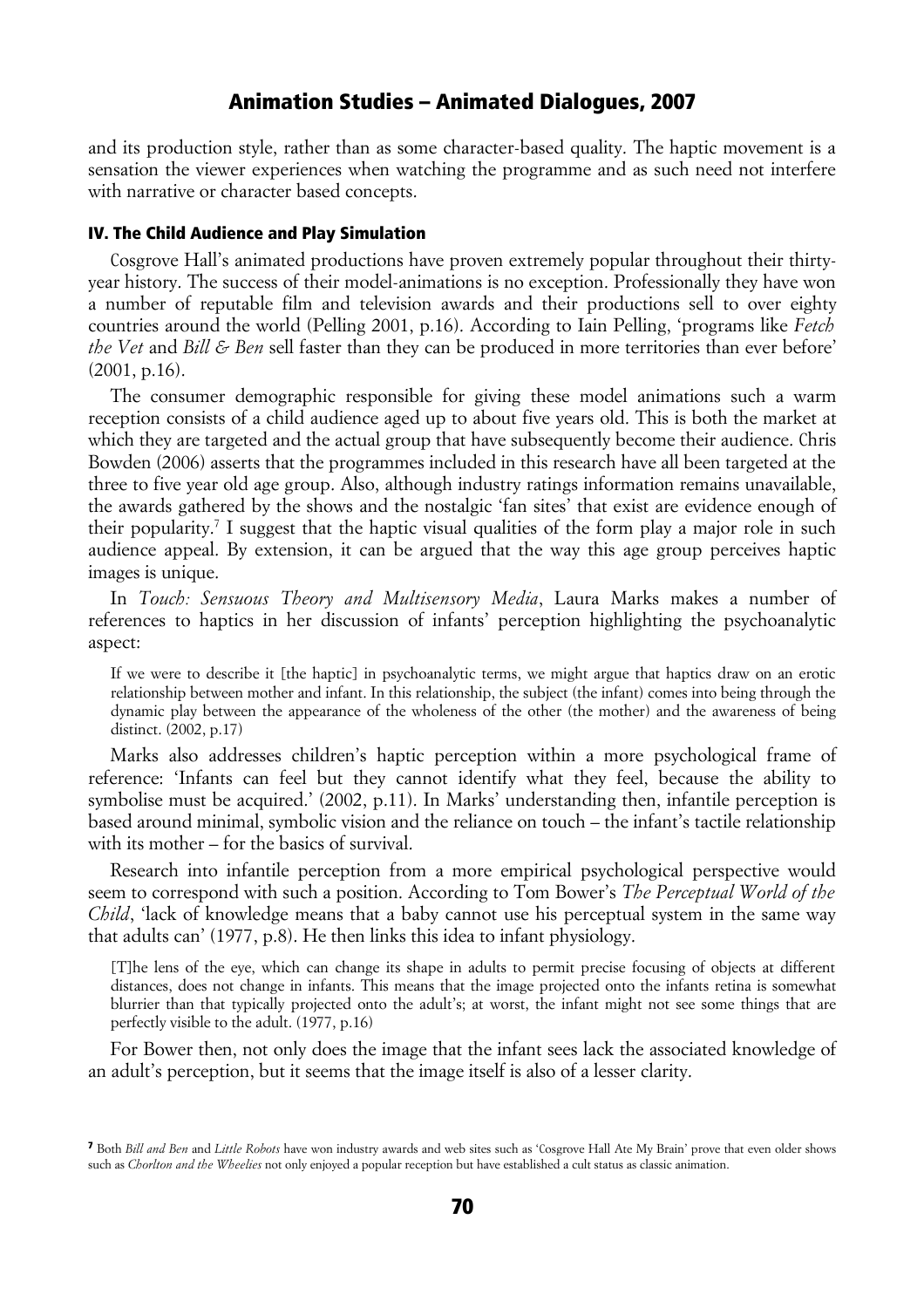There appears to be, however, a lack of conclusive evidence in finding such a difference in the visual aesthetics of perception at the age of the viewing audience that Cosgrove Hall's model animations attract (i.e. up to the age of five years). The difference that does remain in such an audience compared to their adult counterparts is the role of prior knowledge and the concept of reality that is subsequently perceived. Such an anthropological investigation was carried out in relation to a programme called *The Sooty Show*, which was also a British produced, puppet-based (although not stop-motion) production made for children in the late 1980's. In 'The Bear (Ir)Realities', the authors discuss the relationship of play, reality and perception of the audience of this show. They look into how the young audience can perceive a programme and to what extent this image is understood as something that is really happening.

The study has much to offer in relation to the haptic perception of young audiences of stopmotion animation. The authors suggest that *The Sooty Show*'s audience is in an extended play phase of pretence (Smith et. al., 2001, p.112), one of the developmental stages established by child psychologist, Jean Piaget: 'This is said to be accompanied by more solitary play and a greater reliance on predefined characters and themes, as derived from media-related and marketed toys' (Smith et. al., 2001, p.112) Essentially, the study aligns the child-audiences' perception of the programme with a form of play activity. In addition to this 'because Sooty is constituted as both a TV persona and a merchandised toy, there is a necessity to interrelate play, media, and children's material culture more broadly' (Smith et. al., 2001, p.112). So the manner in which the programme aligns itself with play is further enhanced by the marketability of its characters as toys, rather than solely as on-screen puppets. Both of these points would suggest that these television programmes simulate the process of play via the onscreen animation of toy-related figures and worlds.<sup>[8](#page-7-0)</sup>

Such a simulation suggests that the audience contributes a certain level of belief in the reality of what appears on screen. As is suggested in 'The Bear (Ir)Realities':

[T]he show becomes perhaps for those child viewers even more exciting than their own play because of their capacity to look into a world from without, where the world looked into, although containing many possible typical imaginative themes, presents itself as bizarre but nonetheless real.'(Smith et. al., 2001, p.120).

The suggestion here is that the child-aged audience is at a developmental stage in which they are able to perceive onscreen action as believable. As mentioned above, the lack of prior adult specific knowledge and their associations with real world play experiences means that the child witnesses a play simulation. It is one that is perhaps even more vivid (or at least more explicitly 'occurring') than the world of play, imagined in the interaction that they have with their physically present toys. Whilst this study finds such use of the term 'real' and 'reality' problematic, particularly within the field of media studies, such an assertion certainly seems to concur with the idea of the apparent simulation of the play process that is/can be perceived.

If one considers the possibility that the audiences of these shows are at a stage of development that allows them to engage in a detached, playful simulation, then the role of haptics in this process can assert itself as an essential characteristic of the animation. The tactile parallels drawn between the moving image and the play in the physically present world are able to transfer across the screen surface. In other words the qualities addressed above (camera intimacy, lighting, movement etc.) all contribute to the potential haptic perception of the audience. The tactile images affect the young viewer's perception so that they are able to enjoy the experience of a

<span id="page-7-0"></span><sup>&</sup>lt;sup>8</sup> The common transition that these program concepts make into the toy market itself is also significant of and further cements the association of the play process. Both *Bill and Ben* and *Noddy* have had their characters marketed as products within the toy industry and *Little Robots* has an interactive web site (associated with the BBC) where children can extend the play process past the programme itself.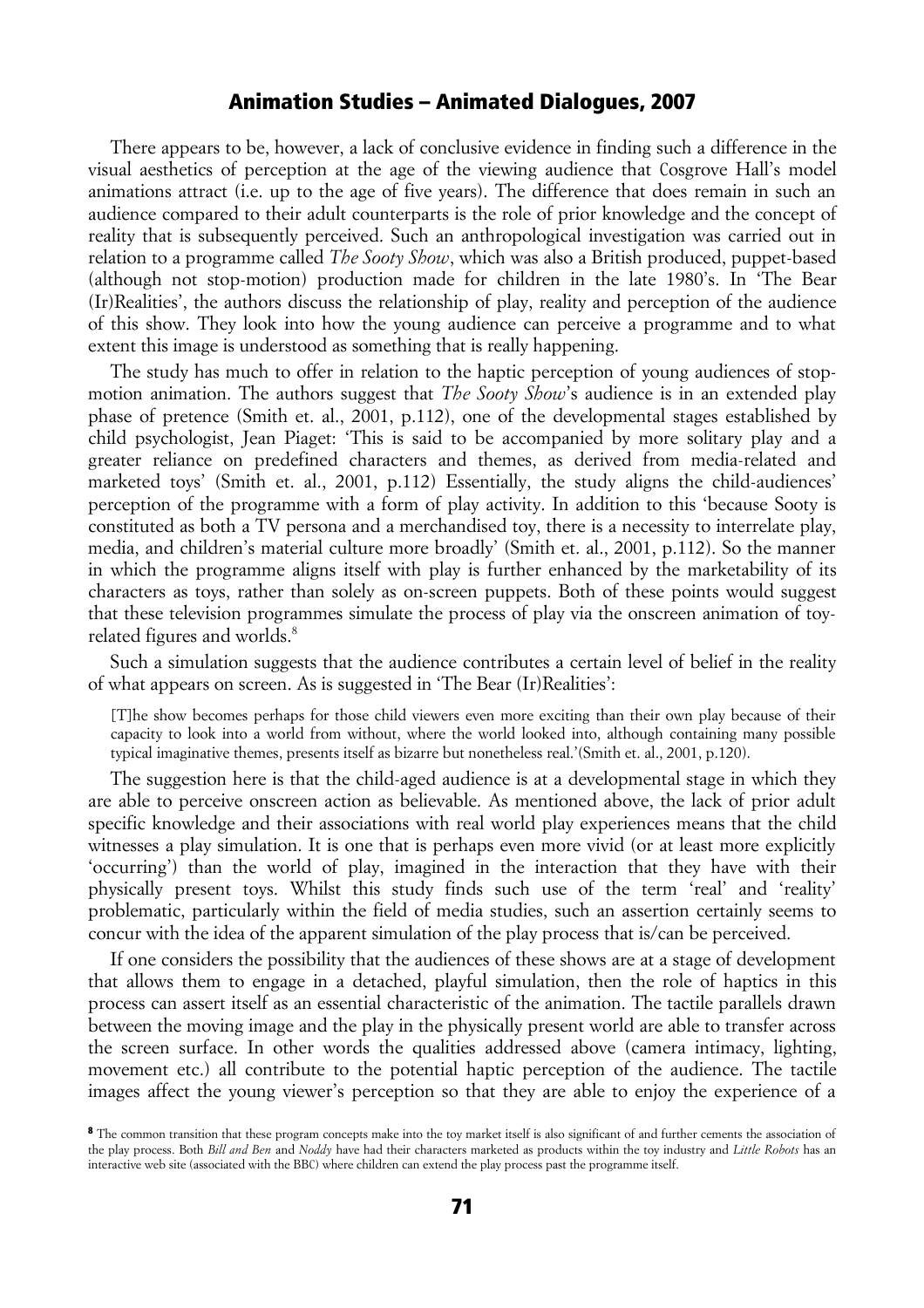fantasy play situation being played out in front of them. This occurs much in the same way as if they were involved in the creative imagining of such a scene with their own toys. The marketing opportunities that have been exploited in terms of merchandise created in relation to the shows are further proof of the existence of this connection.

### V. Accessing a Haptic Audience

One aspect of what has motivated a research project of this nature stems from the observed presence of an anxiety concerning the popular status of stop-motion animation. Despite the fact that in 2005-06 two commercially successful stop-motion animated feature films were released,<sup>[9](#page-8-0)</sup> the legitimacy of the form as a commercially viable genre of moving image is frequently challenged. The suitability of such an art form for mass production, for example, has perhaps been hindered by what can be perceived as technical impairments. The production efficiency of stop-motion animation has made relatively small technological advancements in terms of the actual animating process. Chris Bowden (2006) advises of the process that: 'We have improved the technology of cameras and digital recording devices but the technique of moving a puppet a frame at a time and taking a picture remains unchanged from the turn of the century.' This seemingly inherent characteristic of the art form is what fuels public opinion that it cannot be commercially viable<sup>[10](http://journal.animationstudies.org/2009/07/18/cordelia-brown-flowerpot-men/#sdendnote10sym)</sup>.<sup>10</sup> It is this characteristic that also grounds the form within a specifically haptic sensibility – the physical process of touching the object in order to animate it has never changed.

A further point, which should be made here, relates to the development and addition of C.G. to the model animation process. It is understood that Cosgrove Hall has recently established a C.G. unit and the addition of computer manipulations to images within film's such as *Corpse Bride* are signs that the two techniques are increasingly merging. This research takes the stance that in order to retain an authentically haptic image, the filmmaker must involve himself or herself with the production in a physically tactile way. Bowden (2006) has suggested that

kids do seem to respond well to stop-motion puppets. Even though compared to C.G. animation it's relatively limiting there is a very definite sense of something real moving around on screen. Also because animator's are making the shots frame-by-frame, there is an inherent element of organic imperfection to the movements which is far more real than perfectly programmed moves of some CG shows.

This is not to say that C.G. techniques will not and have not made allowances for a haptic approach. Devices such as 3D sculpture tools and translators have made steps towards retaining the three dimensional physicality of what will become 3D computerised images. Therefore, the evidently changing nature of the haptic image in light of such technological developments is an area that has become increasingly relevant to emerging discourse on the topic.

The model animations of Cosgrove Hall have proven popular with young audiences because of their ability to create an on screen play environment. The construction and manipulation of diegeses made entirely from reclaimed and recontextualised textures and the placement of toylike characters in such a space invites what is termed as a *haptic* viewing. Such a viewing functions due to the ability for the programme's young audience to believe in the physical existence of such

<span id="page-8-0"></span><sup>9</sup> Aardman animation's *Wallace and Gromit: The Curse of the Wererabbit*, directed by Nick Park and *Corpse Bride*, directed by Tim Burton, were both feature length stop-motion animated productions that received widespread cinematic release and had significant box office success, reaching top 10 ratings in U.S. box-office figures in 2005 (see: *News for Corpse Bride*).

<span id="page-8-1"></span><sup>&</sup>lt;sup>10</sup> The following is an example of such popular criticism form a DVD review web site: 'stop-motion animation is a dying art form, considering its look can be neatly recreated in CG without the time and expense of creating and filming puppets. Virtually the only studios keeping it alive are Laika Entertainment-originally founded by Will Vinton, renamed after he was ousted by owner Phil Knight; they were the animation house responsible for Tim Burton's *Corpse Bride* and they're now the home of Henry Selick-and Aardman Animation.' (Jackson, *DVD Verdict Review*).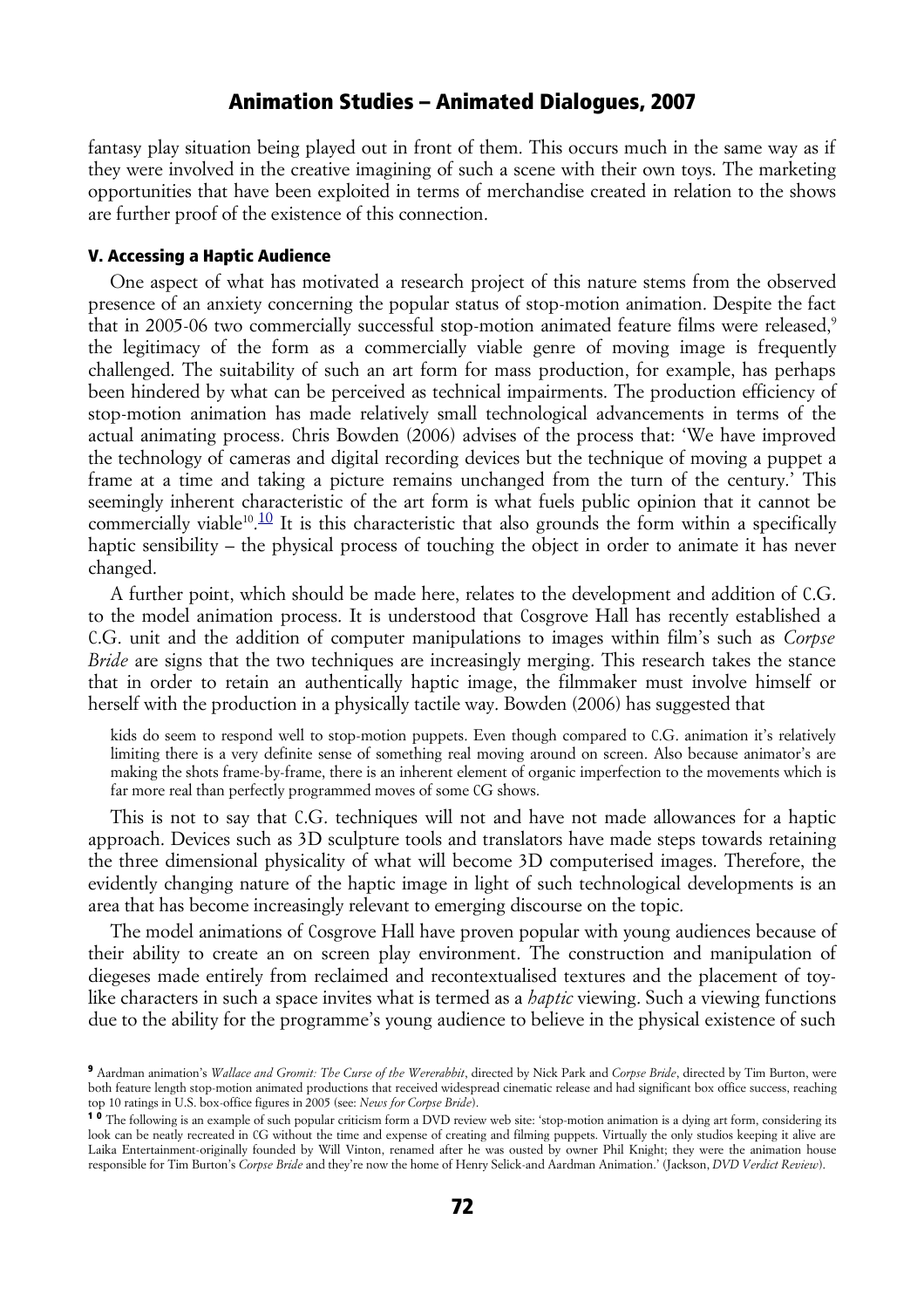an on screen situation. In other words the productions present a simulation of a play situation that the child viewer may relate to their own process of play with toys. The presence of visually haptic elements in these productions facilitates the translation and relation of an extremely haptic screen environment. Its reception is based on the highly tactile process of a child playing and creating imaginary environments with their own toys.

### References

- *Alice*. Dir. Jan Svankmajer. DVD. Czechoslovakia/Switzerland/U.K./West Germany Channel Four Films, 1988.
- Bower, T 1977, *The Perceptual World of the Child*, Open Books, London.
- Bowden, C 2006, [Discussion on Cosgrove Hall Films] (Personal Communication, 27 September 2006)
- Chorlton & the wheelies*.* 1976. [Online]. You Tube Inc. Available at: http://www.youtube.com/watch?v=L\_NUXnl49RI [accessed November 2, 2006]*Corpse Bride* 2005, DVD, Warner Bros, U.K./U.S.A., Directed by Tim Burton and Mike Johnson.
- *Cosgrove Hall Ate My Brain* n.d., Retrieved November 5, 2006, from http://www.nyanko.pwp.blueyonder.co.uk/chamb/chorlton.html/
- Cosgrove Hall Productions/BBC., 1953. *Bill and Ben flower pot men*. [VHS]. London: BBC/Westerham Arts Film. (distributed by VIDZ FROM OZ (MVW)).
- Cosgrove Hall Productions/BBC., 1992. *Noddy and the naughty tail*. [VHS]. London: BBC. (distributed by VIDZ OF OZ (MVW)).
- Cosgrove Hall Productions/BBC,. 2001. *Bill & Ben: flobbadobba fun!*. [VHS]. London: BBC. (distributed by Roadshow Entertainment Australia)
- Cosgrove Hall Productions/BBC., 2003. *Little Robots: Big Adventures*. [DVD]. London: BBC. (distributed by  $20^{th}$  Century Fox, 2006)
- Deleuze, G 2005, *Cinema 2: The Time Image*, Hugh Tomlinson and Robert Galeta. Athlone, London.
- Jackson, M n.d., *DVD Verdict Review*, Retrieved November 8, 2006, fromhttp://www.dvdverdict.com/reviews/wgcursewererabbit.php/
- Gandelman, C 1991, *Reading Pictures, Viewing Texts*, Indiana University Press, Bloomington and Indianapolis.
- Marks, L 2002, *Touch: Sensuous theory and Multisensory Media*, University of Minnesota Press, Minneapolis & London.
- *News for Corpse Bride* n.d., Retrieved November 6, 2006, from http://www.imdb.com/title/tt0121164/news/
- Pelling, I 2001, 'Cosgrove Hall Films Celebrating 25 Years: Leading UK animation studio grows from 2D to model to CGI', *Animation Magazine*, vol 15, no 6.
- Smith, C, Forrest, C, Goldman, L & Emmison, M 2001, 'The Bear (Ir)Realities: Media Technology and the Pretend-Real Distinction on a Television Puppet Show', in HB Schwartzman, Bergin & Garvey (eds), *Children and Anthropology: Perspectives for the 21st Century*, Connecticut and London.
- Street, R 2002, 'Simply Engie: CHF's heartwarming preschool design', *Animation Magazine*, vol. 16, no.6, June 2002.
- Vasta, R, Haith, MM & Miller, SA 1999, *Child Psychology: The Modern Science*, John Wiley & Sons, Inc, New York.